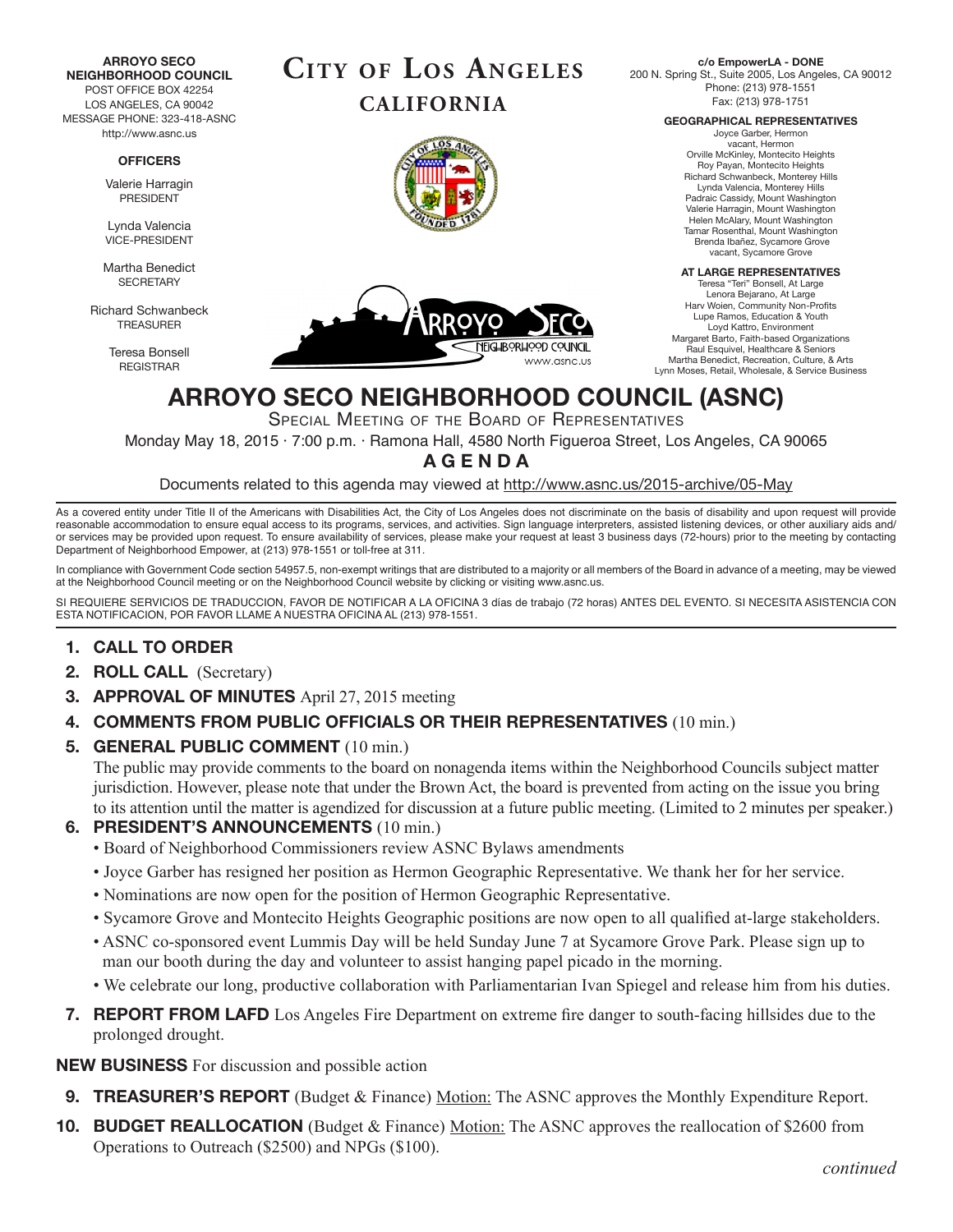#### **ARROYO SECO NEIGHBORHOOD COUNCIL (ASNC) Board of Representatives Agenda, Page 2 MAY 18, 2015 • RAMONA HALL COMMUNITY CENTER**

## **11. OUTREACH EXPENDITURES**

- **A.** Motion: The ASNC approves the outreach expenditure of up to \$1700 in postal posts costs for Every Door Direct Mailing of an area-wide newsletter. (Rules, B&F)
- **B.** Motion: The ASNC approves the outreach expenditure of up to \$500 for the purchase of art supplies such as paint and plywood from Home Depot or similar to create portable murals to be displayed at schools within the ASNC area and water from Smart & Final or Similar for Saturday June 13 Safe Summer event sponsored by Aztecs Rising in Sycamore Grove Park. (Outreach, B&F)
- **C.** Motion: The ASNC approves the outreach expenditure of up to \$500 for Movie Night in Hermon Park June 13 for expenses related to park permit from Rec & Parks and refreshments purchased from Smart & Final or similar. (Outreach, B&F)
- **D.** Motion: The ASNC approves the outreach expenditure of up to \$1500 for purchase of event gear from Target or similar as follows: 5 canopies up to \$500, 10 captains-style chairs up to \$350, 8 tables up to \$450 (up to \$1300 total) from Target or similar, plus up to \$200 for labeling or stenciling ASNC name/logo on these items, in order to decrease dependence on Council offices. (Outreach, B&F).
- **12. MT. WASHINGTON JESSICA NEIGHBORHOOD NPG** Motion: The ASNC approves the Neighborhood Purposes Grant for \$500 submitted by the non-profit Mt. Washington Jessica Neighborhood for CERT emergency supplies. (Martha Benedict is recused from discussion and voting.) (B&F)

## **13. PLANNING & LAND USE MOTIONS**

- **A.** Motion: The ASNC will send a letter to the Los Angeles Planning Department not recommending the development as submitted for 404 West Canyon Vista due to insufficient side yard set backs, incomplete drawings and elevations.
- **B.** Motion: The ASNC will send a letter to the Los Angeles Planning Department not recommending the development as submitted for 607 and 615 Etta Street due to architectural elements of the two projects being too similar to one another and substantially violating both the letter and the spirit of the Mt. Washington-Glassell Park Specific Plan.
- **C.** Motion: The ASNC will send a letter to the Director of Planning downtown and to Councilmember Cedillo's office stating that the parking code should be enforced for the 50-unit development at 3526 Marmion Way.
- **12. ALLIANCE CHARTER SCHOOLS TEACHER RESOLUTION** Motion: The ASNC adopts the resolution (attached hereto) by United Teachers Los Angeles (UTLA) union supporting Alliance Charter School teachers to have the opportunity to vote in a union election and to have the employer refrain from engaging in an anti-union campaign.

## **13. SELECTION OF OFFICERS** (Thomas Soong, Department of Neighborhood Empowerment) Nominations and show of hands vote by the board. Officers shall serve a term of one (1) year or until their successors take office. Officers may not serve more than two (2) consecutive terms in the same office.

- **A. PRESIDENT** Duties and responsibilities shall include, but not be limited to being the ASNC Executive Officer and President of the Board of Representatives. The President shall be responsible for the general oversight of the ASNC. The President shall set the agenda for and preside over all ASNC meetings.
- **B. VICE PRESIDENT** Duties and responsibilities shall include, but not be limited to assuming the duties of the President when the President is unable to perform duties of office, assisting the president in determining the issues that may be put on the agenda and chairing the Rules & Elections Committee.
- **C. SECRETARY** Duties and responsibilities shall include, but not be limited to recording the minutes of ASNC meetings and maintaining the historical records. The Secretary shall make ASNC records available to the public as required by law.
- **D. TREASURER** Duties and responsibilities shall include, but not be limited to maintaining the financial records of the ASNC, overseeing all finances and chairing the Budget & Finance Committee.
- **E. REGISTRAR** Duties and responsibilities shall include, but not be limited to maintaining the Stakeholder records of the ASNC, overseeing all communications with ASNC Stakeholders and chairing the Communications & Outreach Committee. *continued*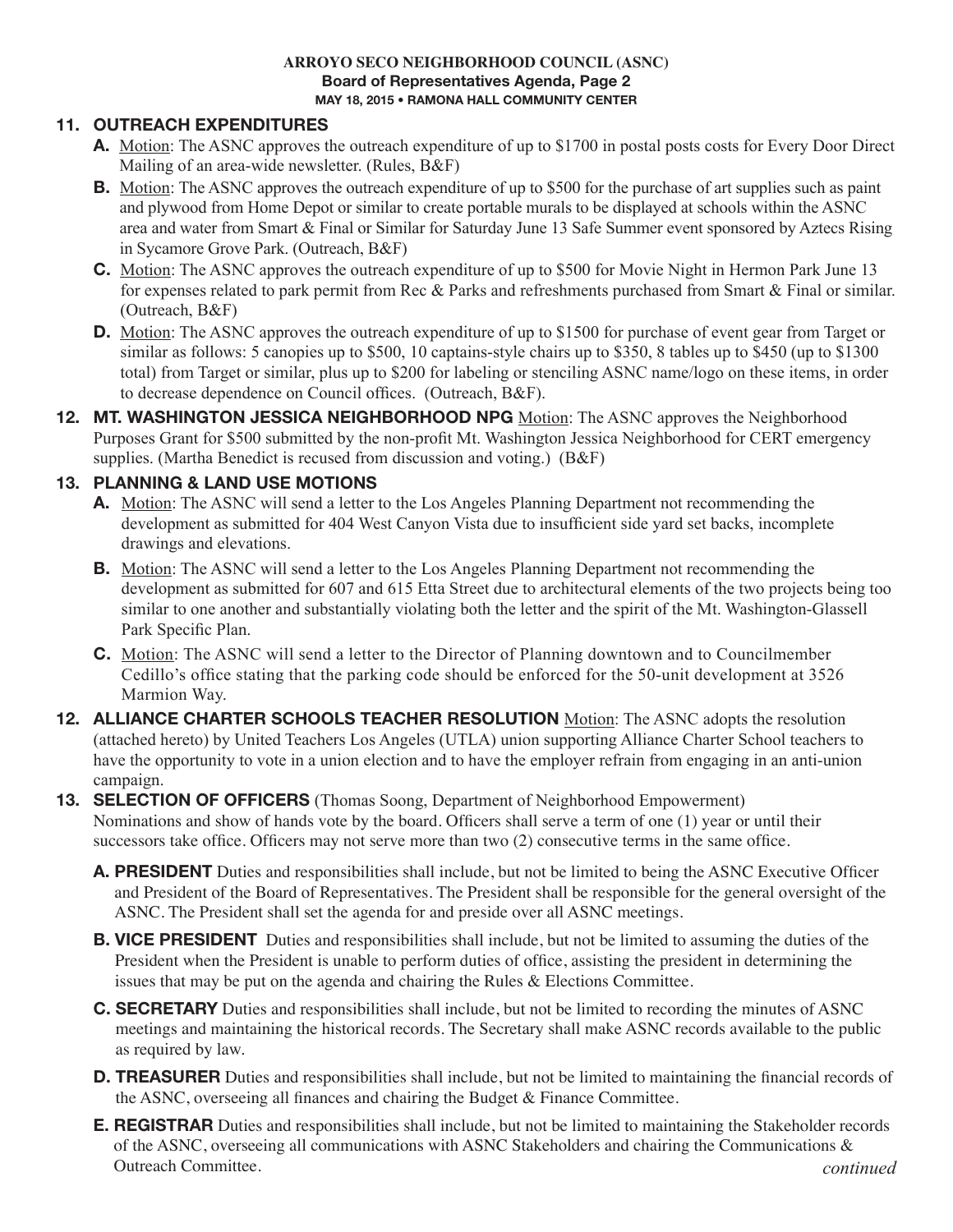#### **ARROYO SECO NEIGHBORHOOD COUNCIL (ASNC) Board of Representatives Agenda, Page 3 MAY 18, 2015 • RAMONA HALL COMMUNITY CENTER**

- 14. **APPOINTMENT OF STANDING COMMITTEE CHAIRS** The President will appoint or reappoint non-officer chairs for standing committees other than Local Issues Committees. Conveners of Local Issues Committees will be appointed.
- **15. CONTINUATION OF AD HOC COMMITTEES** The President will re-establish the ad hoc Agenda-Setting Committee and the ad hoc Transportation Committee and its chair (contingent on BONC decision on Bylaws amendments).
- **16. SELECTION OF SECOND SIGNATORY** For discussion and possible action. Motion: The ASNC Board shall select a second signatory to work with the Treasurer on financial matters..
- **17. SELECTION OF COMMUNITY IMPACT STATEMENT (CIS) MAKERS** All appointments cease with the election of a new Board. For discussion and possible action. Motion: The ASNC Board shall select two Board members to submit CIS as approved by the Board.
- **18. SELECTION OF LIAISONS TO EXISTING AFFILIATIONS** For discussion and possible action. Motion: The ASNC Board shall select representatives to the following organizations. A. Alliance of River Communities: one person and one alternate B. Los Angeles Neighborhood Councils Coalition: one person and one alternate
- **19. SELECTION OF MONITORS TO CITY DEPARTMENTS** For discussion and possible action. Motion: The ASNC Board shall select representatives to the following City Departments to bring relevant matters to the Board. A. City Council

B. Public Works

**20. ASSIGNMENT OF BOARD TASKS** Routine tasks will be shared with Board members in order to ensure a well organized monthly meeting.

 Physical Agenda Posting at Mt Washington Elementary School:

Room reservations for committees/liaison to facility directors

Storage/setup of the timer/decorum poster

 Manage printed material at Board Meetings (sign-in, agendas, speaker cards, surveys, etc.)

 Pickup of refreshments for Board meeting

Cleanup of refreshments at Board meeting

Manage cups, plates, utensils for Board meeting

 Manage local issues banners (five total)

Storage inventory and organization

**21. HERMON GEOGRAPHIC REPRESENTATIVE SELECTION:** Application of candidates has been accepted. No nominations will be taken from the floor. For discussion and possible action. Motion: The ASNC Board shall select Anthony Howard to fill the vacant position of Hermon Geographic Representative. Mr. Howard's Statement: "I have lived in Hermon for 52 years. Even when I was in the Army, Hermon was my home. I have friends and family in Hermon."

**22. COMMITTEE REPORTS** Updates from Committee Chairs on meetings in May 2015.

Communications & Outreach, Teresa Bonsell Mount Washington, Padraic Cassidy Hermon, Roy Payan Monterey Hills, Jim Henderson Planning & Land Use, Tamar Rosenthal Rules & Elections, Lynda Valencia

# **23. BOARD MEMBER ANNOUNCEMENTS**

**24. ADJOURNMENT** The next meeting of the Board is June 22, 2015 on the regular fourth Monday of the month..